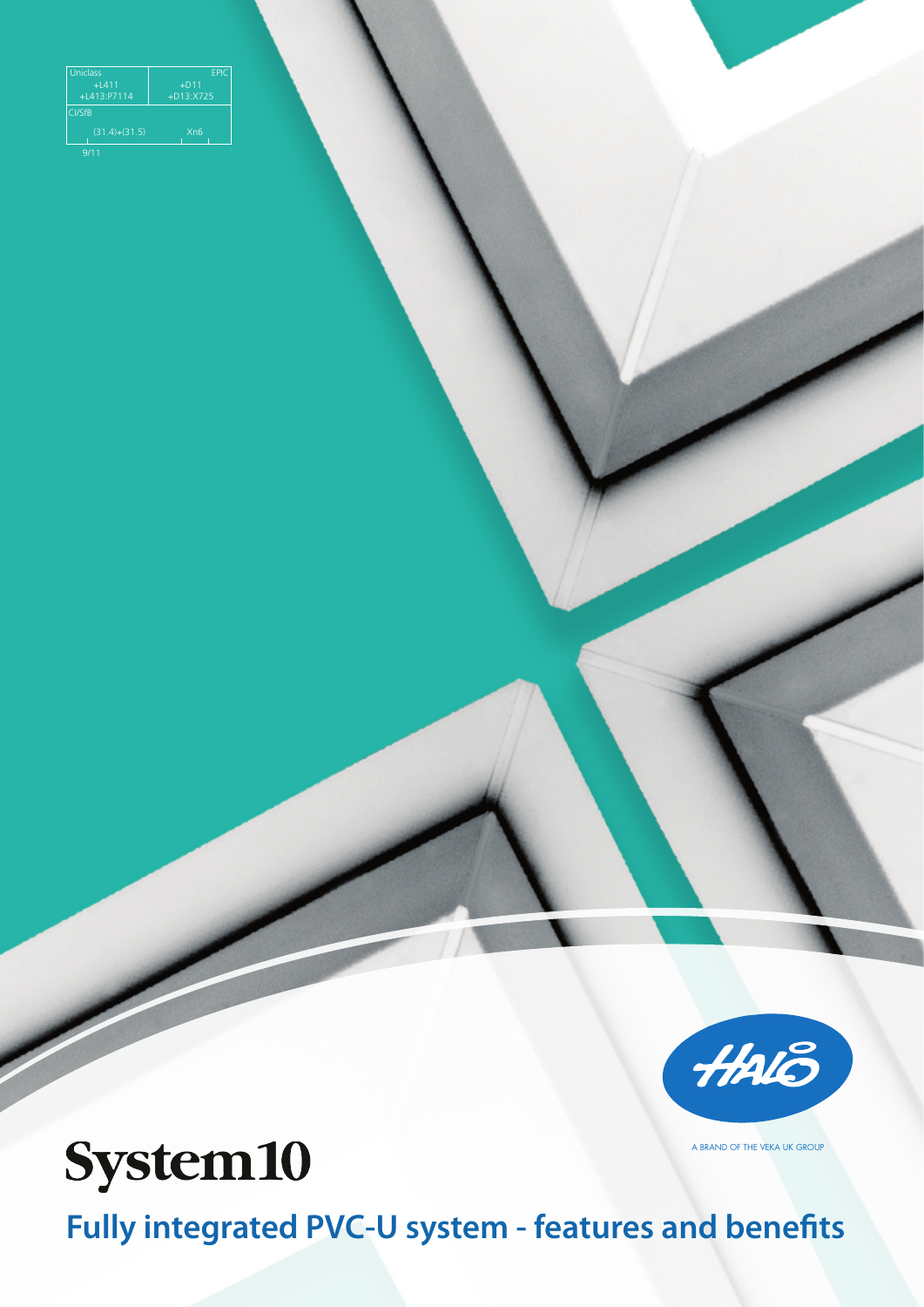# **System10 integrated profile**

System10 is a fully versatile and totally integrated 70mm & 62mm system with kerb appeal that features a chamfered edge with clean and slim sightlines. It has the added advantage of full compatibility with our Rustique 'ovolo' shape system, so you can mix and match between the two.

With a choice of suited single leg beading options to match, which are quick, secure and easy to install on site, and a whole host of other innovative features designed to save you on fabrication and fitting time – System10 is designed to perform.

System10 offers a comprehensive range of window and door styles for the trade, retail, commercial or the new build fabricator, and installer to offer consumers and clients.

### Product features

#### 70mm profile

Profile measures 70mm / 62mm front to back, to ensure a direct replacement with timber windows with minimal trimming or finishing.

#### Fully interchangeable

The suite is integrated with the Rustique 70mm and 62mm 'ovolo' systems. This means that the same beads, ancillaries, reinforcements, mouldings and hardware are used, which will help keep your stock holding to a minimum.

#### Fully integrated and fully versatile

The versatility of an all in one system is that it offers greater opportunities to new markets without increased costs of production switchovers or increased stock holding. It allows for an extensive range of window and door styles to be fabricated and offered to your clients/ customers.

#### Choice of bead and glazing options

Designed to accept 24mm, 28mm, 32mm, 36mm\* & 40mm\* sealed units. The profiles can be fitted with a choice of beads with chamfered or ovolo shape designs.

\* Chamfered beads only.

#### Thermal efficiency

The windows are designed to achieve a WER A rating with a double glazed unit and a standard outer frame. The use of our patented thermal inserts can further improve the WER performance. The system will also achieve U-values as low as 0.8 (equivalent to Code for Sustainable Homes level 6) using the patented thermal insert.

#### Product applications

The System10 range allows for the manufacture of casement windows, top swing windows, french and tilt and turn windows, pivot windows, vertical sliding sash windows, residential doors, composite doors, inline patio doors and bi-fold doors. System10 also offers a range of slim sashes for increased glazing and less frame

#### Material specification

All System10 profiles are manufactured from acrylic high impact modified, Polyvinyl Chloride unplasticised compound (PVC-U).

#### Product Performance and Accreditation

System10 products have been independently assessed and have achieved accreditation from the British Standards Institute and have achieved BS6375 for weather performance and PAS024:2012 for security.



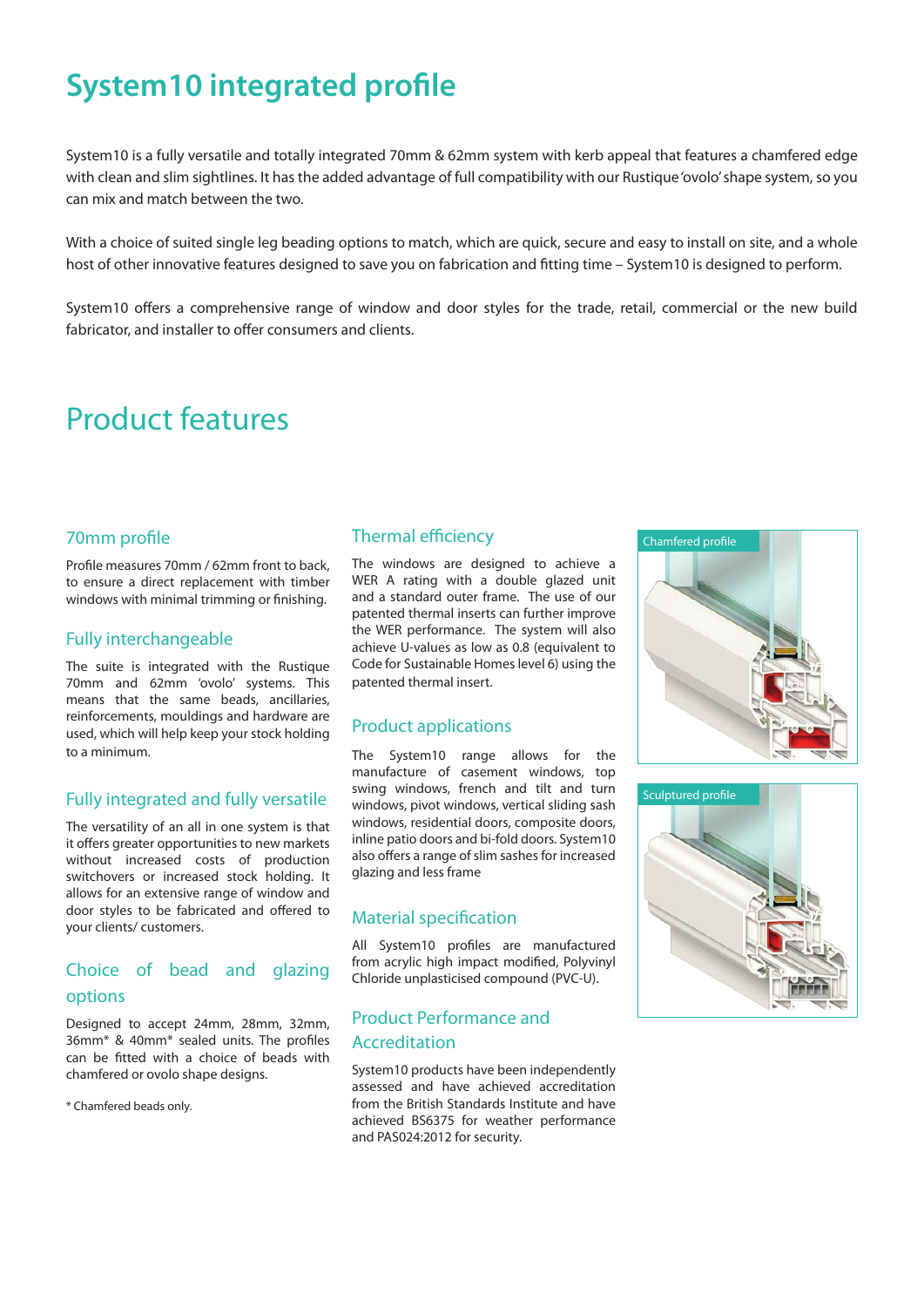## **System10 features**

#### Chambers **1**

Fully enclosed chambers (four for the sash and three for the frame) with increased wall thicknesses offer additional product strength, rigidity and performance in addition to improved thermal efficiency.

#### Reinforcement chamber **2**

The additional chamber enables galvanised steel reinforcement to be used for greater strength and rigidity. (image shows thermal outerframe sleeve)

Our unique design for the reinforcement ensures optimum strength and rigidity without compromising thermal efficiency.

#### **3** Single leg bead for quick and easy glazing

Our single leg beading has a simple 'knock-in' design that is fitter friendly and will make glazing on site quick, easy and more positive. The single leg bead has been tested to BS7950 Security enhancement standards.

#### PCE gasket **4**

Our PCE low level gasket allows quicker fabrication and installation. The heat bonded gasket means that there is no shrinkage or any risk of the incorrect gasket being fitted. It gives a consistency in quality and finish, overcomes any stretching problems and maximises compression. The special design for the gasket channel reduces the risk of hard lumps in corners and allows for the replacement of gaskets in case of damage. It features a new weather seal flipper and a glazing pad for an improved seal.

### Low level gasket **5**

Our PCE gaskets are low level, which means they are designed to fit in with the profile so that the maximum glass area is made visible with no unsightly gasket lines.



### **6** Drainage

A wider drainage channel allows for quick drainage of any water and reduced risk of residue build up for an improved performance.

#### Top hat fixings and screw ports **7**

Hardware and striker keeps are screwed into top hat fixing points and screw ports for an improved technical and enhanced security performance. The system has been tested to PAS024 security standard.

### 10mm overlap **8**

A 10mm overlap as standard gives an increased weather performance.

*Our systems have a simple 'clip on' feature for the easy fitting of frame extensions, sills and ancillaries without the need for screw fixings. Most leading brands of hardware are compatible with our systems.*